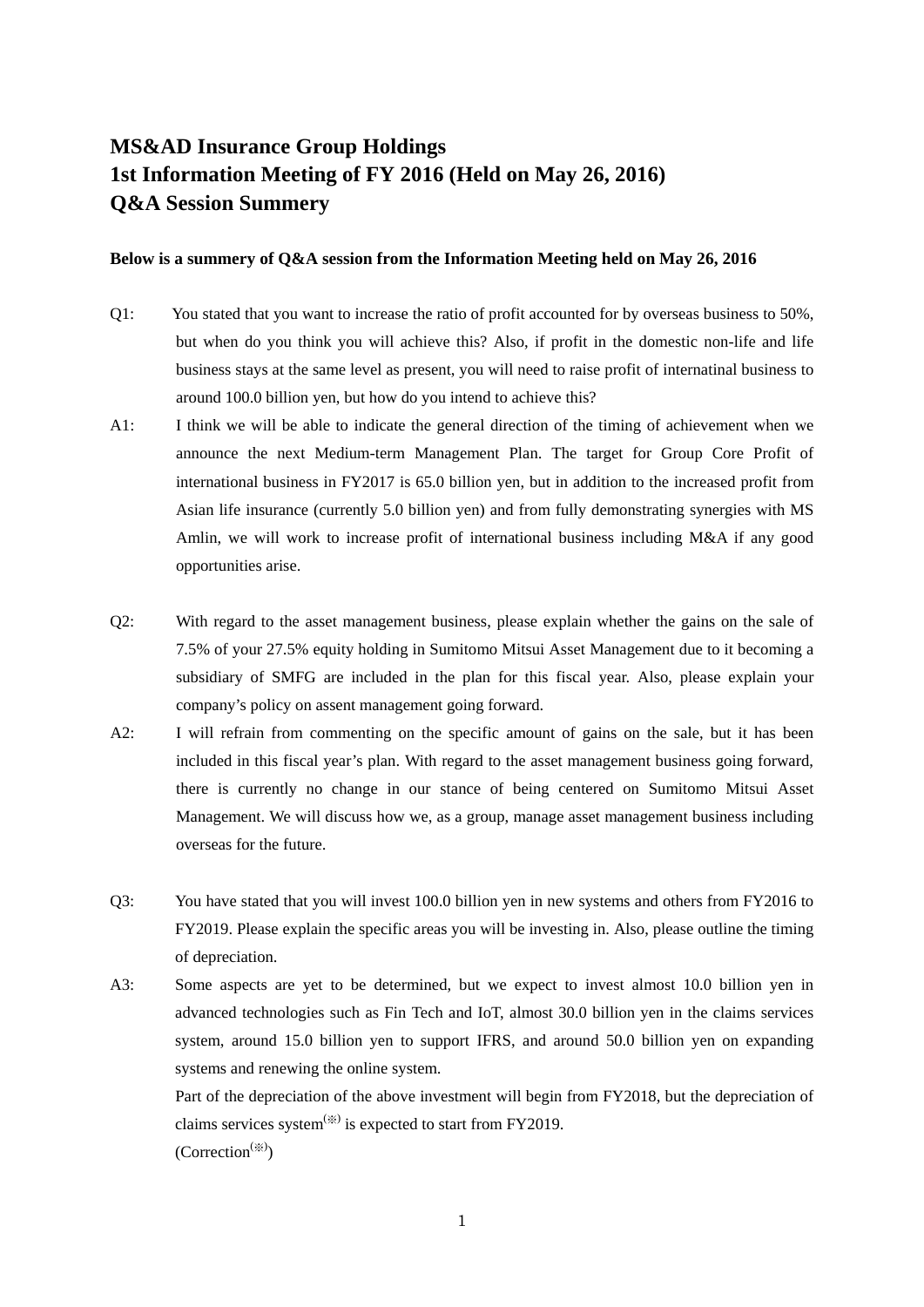In the Q&A session at the meeting, we indicated the claims services system would be in operation in FY 2018, but the correct timing is FY2019 and this has been corrected in this document.

- Q4: You have increased your cost reduction target from 50.0 billion yen to 60.0 billion yen, but could you provide a breakdown of the additional 10.0 billion yen?
- A4: Please understand that this is because of steady reductions made in various areas such as increased efficiency of staff due to Aioi Nissay Dowa Insurance's career assistance plan, system integration, and printing and distribution expenses, albeit not in large amounts.
- Q5: Please explain the reason the forecast for Group Core Profit of the domestic non-life insurance business was lowered from 140.0 billion yen to 135.0billion yen for FY2017 despite underwriting profit performing well.
- A5: We take into account the negative on investment and increased retirement benefit expenses (approx. 3.0 billion yen) due to introduction of negative interest rates.
- Q6: The outlook for the expense ratio in FY2017 has been raised to 32.2%. How far do you think you can lower the expense ratio in the medium term?
- A6: Like other indicators such as ROE, we aim for this to be that of a "World-leading Insurance and Financial Service Group" which we are aiming to become. Looking at Allianz and AXA, the target shall be in the 20s, less than 30%.
- Q7: You have substantially brought forward the pace of the sale of strategic equity holdings with the sale of 181.1 billion yen in FY2015. What is your policy on the sale of strategic equity holdings hereafter?
- A7: In the two years of FY2014-FY2015, we sold 54.4% of our target of 500.0 billion yen. As we will achieve our target by selling at a pace of 120.0 billion yen in each of the two remaining years, we will maintain this pace. Furthermore, as share prices are currently down, the ratio in relation to consolidated total assets has been lowered to 12% and this only needs to be lowered by 2% to reach our target of 10%, however we intend to steadily reduce the ratio to the level of 10% and keep it without being influenced by share prices.
- Q8: There was a release on conducting joint research into telematics technology with Toyota Motor. Could you explain the underwriting policy for retail insurance in the United States? Also, Toyota Motor's shares have also been reduced in the reduction of strategic equity holdings. Will this affect your cooperative relationship in the future?
- A8: The joint venture we established is based on the business model of analyzing data obtained from vehicles to develop specialized insurance, and we do not currently have plans of actively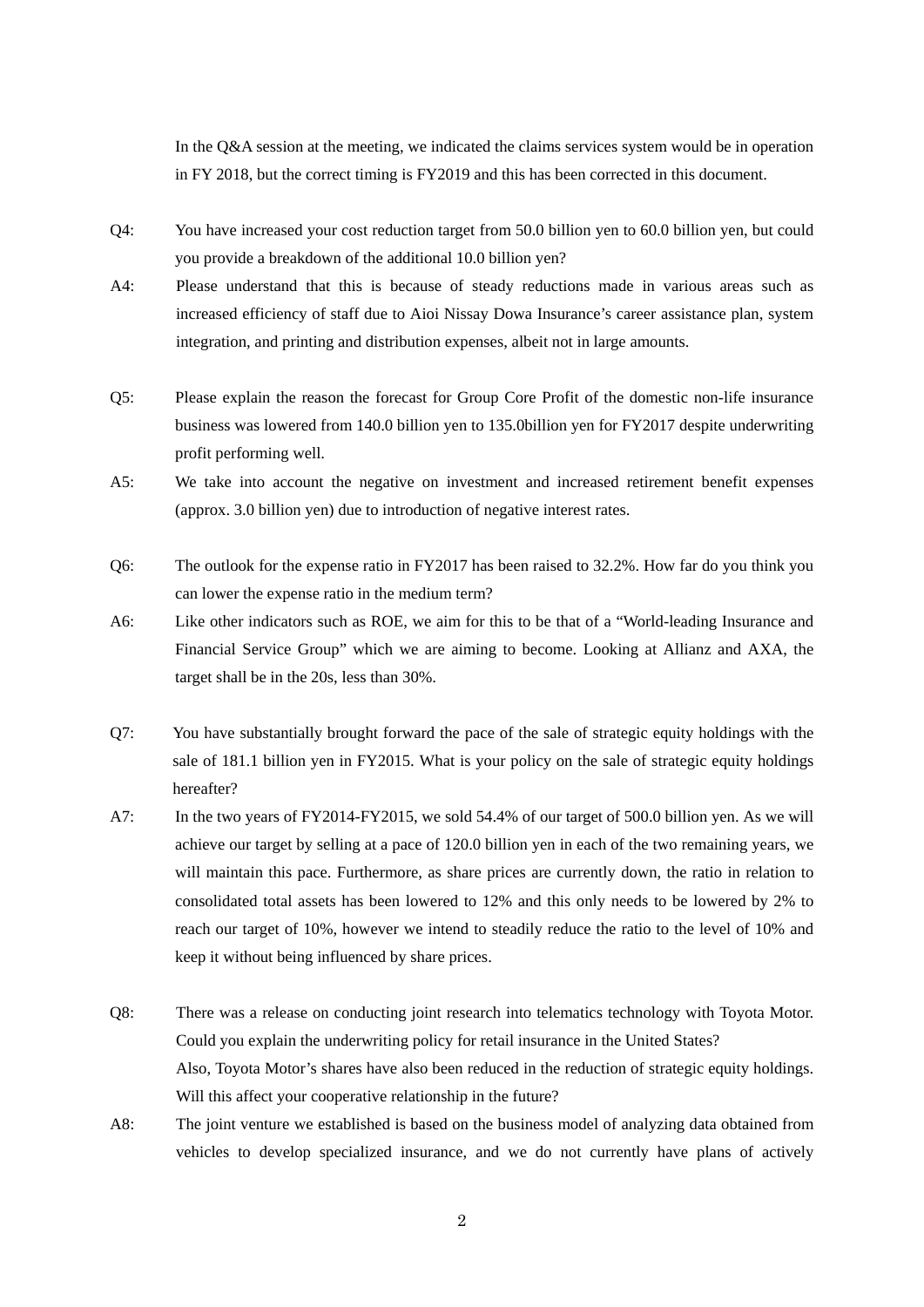conducting retail business in the United States.

Not only Toyota Motor, we are proceeding with the sale of strategic equity holdings with the understanding of the respective companies, and it is our belief that we can continue to keep our cooperative relationship, and we would like to make our relationship of trust stronger forward.

- Q9: In regard to Group Core Profit of international business in FY2017, combining total of Asia and Asian life insurance is forecast to increase to 20.0 billion yen. What factors will lead to the forecast for increased profit?
- A9: Our company's strength is that we have established a leading position in Asia, such as having offices in all 10 ASEAN countries. Asian market is expected to achieve high growth in the future, and we believe that we will be able to increase in premium volume and earning by capturing this growth.
- Q10: The media has covered automobile insurance including aspects such as ASV (Advanced Safety Vehicle) discounts, the introduction of different rates by types of light automobiles, and the increase of consumption tax. What impact will these have on your performance?
- A10: ASV discounts and the introduction of different rates by types of light automobiles are being considered by the General Insurance Rating Organization of Japan and we are not in a position to comment. We can only monitor the situation and will have well prepared for any changes. With regard to the impact, discounts lead to a reduction in insurance premiums, but it can not be said definitely that this will be a negative effect because the spread of ASV discounts will lead to a reduction in the number of accidents, which will have a positive effect on underwriting profit. Furthermore, our plan was drawn up based on the assumption that the consumption tax rate would be raised in April 2017, and a delay of this will have a positive effect.
- Q11: On June 23, the United Kingdom will hold a referendum on exiting the EU. If the UK would exit the EU, what impact can be considered on MS Amlin?
- A11: MS Amlin underwrites in the United States and other countries worldwide, so the direct impact would not be significant. We will monitor the situation because we believe that the exit from the EU may have a short-term impact on P/L, considering of possibility of instability in stock and bond markets.
- Q12: The revised target for the combined ratio in FY2017 is 93% range. Please explain the reason why this is assumed to deteriorate to the medium- to long-term target of 95% in "Goals to be achieved"?
- A12: The figure of 91.6% for FY2015 was exceptionally good, and we expect that it will deteriorate somewhat. In the medium to long term, we would like to be able to maintain a combined ratio